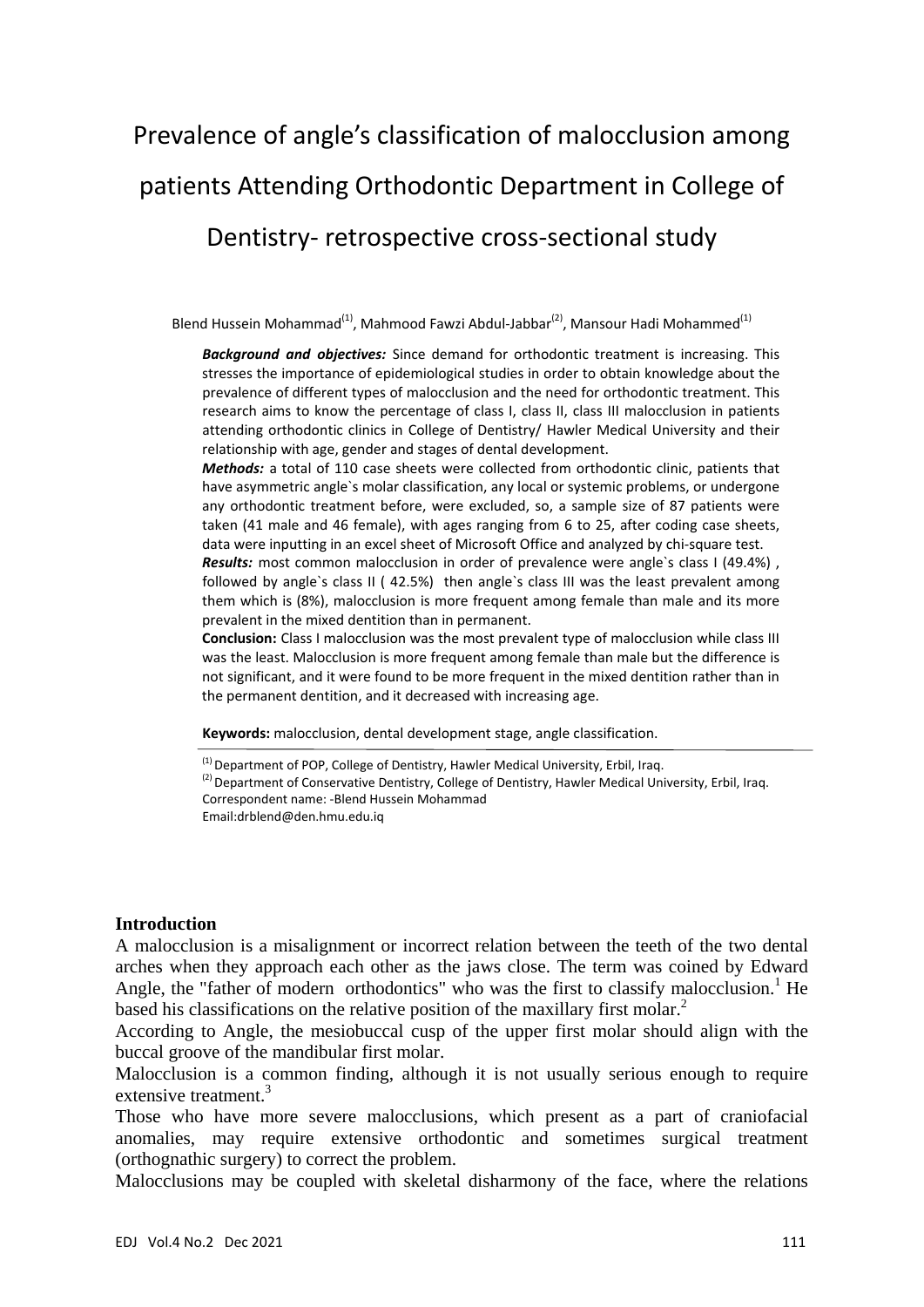between the upper and lower jaws are not appropriate. Such skeletal disharmonies often distort sufferer's face shape, severely affect esthetics of the face, and may be coupled with mastication or speech problems and mostly treated with orthognathic surgery. The goal of orthodontic treatment is to obtain optimal occlusion with framework of function, stability and esthetic. $4$ 

The orofacial region is an area of significant concern because it draws the most attention from other people in interpersonal interactions and its primary source of physical and emotional communications.<sup>4</sup>

As the result, patients who seek orthodontic treatment are concerned with improving their appearance and social acceptance. Orthodontic anomalies have been associated with psychosocial distress, poor periodontal condition and impaired masticatory function, so, should be regarded as a health problem.<sup>5</sup>

Hence, demand for orthodontic treatment is increasing in most countries, therefore rational planning of orthodontic measures on a population basis is essential in assessing the resources required for such a service.

This stresses the importance of epidemiological studies in order to obtain knowledge about the prevalence of different types of malocclusion and the need for orthodontic treatment.

Many studies on prevalence of malocclusion in different populations in near and distant countries have been done, Since the early 1900's, when orthodontics became a recognized specialty of the dental profession, much has been written on the incidence and prevalence of malocclusion in the different population.<sup>6</sup>

For example, if we take the neighboring countries, we find that in Saudi Arabia the most common malocclusions according to angle's classification and in order of prevalence were Angle's Class I (52.8%), Angle's Class II (31.8%), Angle's Class III (15.4%), according to a research done in 2018.<sup>7</sup>

While in Syria, we find rather different results in a sample of children. It was stated by a study done in 2014 that normal occlusion was recorded in 38.5% of the whole, class I malocclusion was found in 30%, class II division I in 16%, class II division II in 3.5% and class III registered in  $12\%$ .<sup>8</sup>

If we take distant countries, a research done in India in showed that 83% of patients attending the governmental college of dentistry had malocclusion. Of which Class I malocclusion constituted the major proportion of malocclusion, which was found in 67% of the studied population, Class II Division I constituted 8% of the sample size, Class II Division II constituted 6% of the sample size, Class III constituted 2% of the total sample size. $9$ 

Unfortunately, to the extent of our knowledge there is no local study in Iraq showing the prevalence of malocclusion in any given age group and subdividing them according to Angle's classification.

This study proposes to bring out the prevalence of malocclusion according to different ages, gender and stages of dental development in patients attending orthodontic clinic in college of dentistry in Hawler medical university by using empirical means, that includes collection of data and data analysis based on information present in case sheets of recent two years which are available in orthodontic clinic / College of Dentistry-Hawler Medical University.

# **Subjects and Methods**

A retrospective cross-sectional study was designed. The data was collected from case sheet of patients at department of Pedodontics-Orthodontics-Prevention in college of dentistry, Hawler medical university. The case sheets were for patients attending the department seeking orthodontic treatment in the time frame of September 2018 – April 2019.

After the department's permission, the research group was handed out a total of 87 case sheets. The sample size contained 87 patients (41 males: 47.1%, 46 females: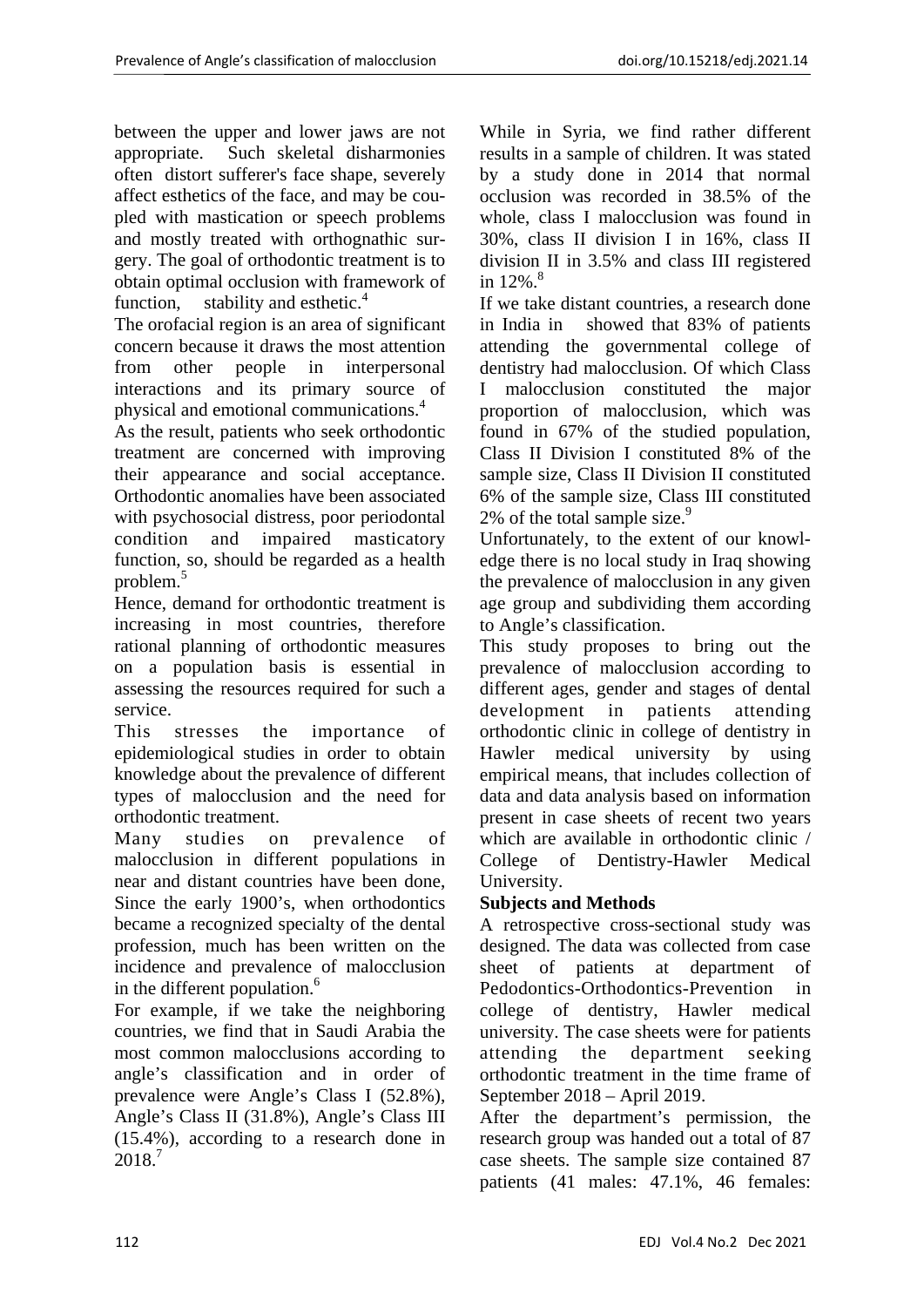## 52.9%) out of 110.

Patients having any local or systemic problems or undergone any orthodontic treatment before were excluded from the study. Also, patients with asymmetric Angle's molar classification were excluded. The case sheet generally focuses on age, gender, presence of crowding, presence of spacing, anteroposterior relation, and stage of dentition, molar classification, canine classification, incisor classification, overjet and overbite.

The case sheet was divided into 3 parts: the first part included demographic questions regarding age, to conclude whether there is any correlation between age and malocclusion found in those patients. Their age group ranged from 6 to 25 years old as follows: 6-12 years,13-17 and 18-25 years old. The second part dealt with gender of the patient and concludes that there are any different between male and female or not. Furthermore, last part of case sheet shows the relation between malocclusion and stage of dental development as follows: Early mixed dentition, late mixed dentition and permanent dentition. The malocclusion determination was based on Angle's classification of malocclusion and it was evaluated clinically in maximum intercuspation, which was attained by asking the subject to swallow and then to bite the teeth together.

## **Angle classification.**

1. Class I molar relationship is described as: The mesiobuccal cusp of the maxillary first molar occluding in line with the buccal groove of the mandibular first molar, the maxillary first molar is slightly posteriorly positioned relative to the mandibular first molar.

2. class II molar relationship is described as: The mesiobuccal cusp of the maxillary first molar occluding anterior to the buccal groove of the mandibular first molar, the maxillary first molar is in line with or anteriorly positioned relative to the mandibular first molar.

3. Class III molar relationship is described as: The mesiobuccal cusp of the maxillary first molar occluding posterior to the buccal groove of the mandibular first molar, the maxillary first molar is severely posteriorly positioned relative to the mandibular first molar, The case sheets were coded, and the data was put in an excel sheet of Microsoft Office and analyzed by chi square test with the same software.

|       |                | <b>Frequency</b> | Percent | <b>Valid Percent</b> | <b>Cumulative Percent</b> |
|-------|----------------|------------------|---------|----------------------|---------------------------|
| Valid |                | 43               | 49.4    | 49.4                 | 49.4                      |
|       | $\mathbf{I}$   | 32               | 36.8    | 36.8                 | 86.2                      |
|       | $\mathbf{III}$ | 12               | 13.8    | 13.8                 | 100.0                     |
|       | <b>Total</b>   | 87               | 100.0   | 100.0                |                           |

**Table 1: Prevalence of various malocclusion.**

## **Results**

The prevalence of different malocclusion was showed in table 1. Results showed that 49.4% class I malocclusion (39.5% male, 60.5% female). While class II was slightly lower, which was 36.8% (46.9% male. 53.1% female). But class III patients were significantly less than the rest: 13.8% (75% male, 25% female). There were a total of 41 males and 46 females in the study.

Considering the differences in gender, 41.5

% of the male patients were class I, while 36.6% were class II and 22% were class III. In contrary, the female's category class I had a higher sum of patients reaching to 56.5% followed by class II at 37% but going sharply low to 6.5% for class III, see (Table 2). The statistical results of chi square test showed that there is no significant difference between the two genders  $(P >$ 0.05) and the results are independent of each other see (Table 3).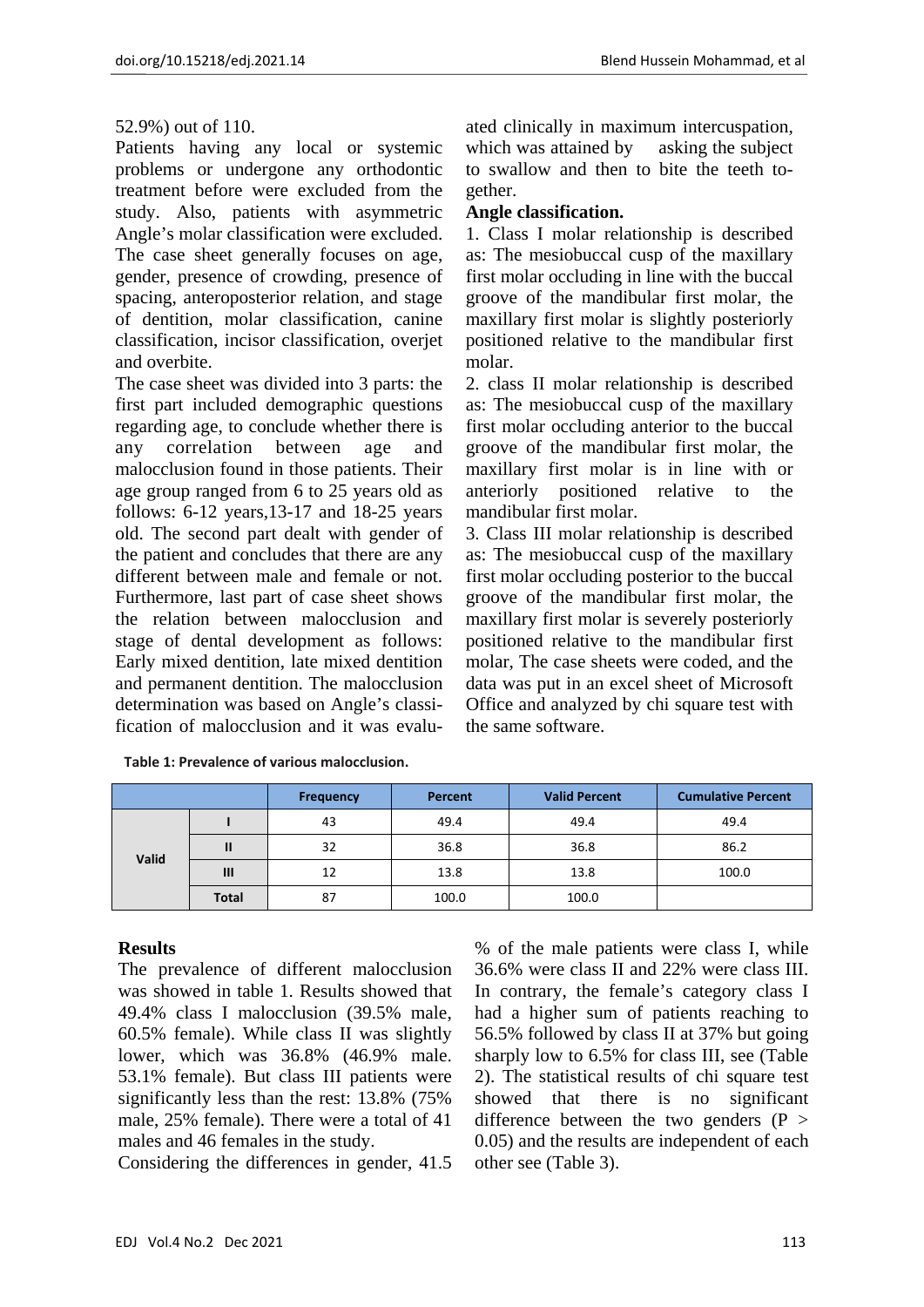|                |                | Gender                  | <b>Total</b> |        |        |
|----------------|----------------|-------------------------|--------------|--------|--------|
|                |                |                         |              | F<br>M |        |
|                |                | Count                   | 26           | 17     | 43     |
|                |                | <b>Expected Count</b>   | 22.7         | 20.3   | 43.0   |
|                | ı              | % within Classification | 60.5%        | 39.5%  | 100.0% |
|                |                | % within Gender         | 56.5%        | 41.5%  | 49.4%  |
|                |                | % of Total              | 29.9%        | 19.5%  | 49.4%  |
|                |                | Count                   | 17           | 15     | 32     |
|                |                | <b>Expected Count</b>   | 16.9         | 15.1   | 32.0   |
| Classification | $\mathbf{I}$   | % within Classification | 53.1%        | 46.9%  | 100.0% |
|                |                | % within Gender         | 37.0%        | 36.6%  | 36.8%  |
|                |                | % of Total              | 19.5%        | 17.2%  | 36.8%  |
|                |                | Count                   | 3            | 9      | 12     |
|                | $\mathbf{III}$ | <b>Expected Count</b>   | 6.3          | 5.7    | 12.0   |
|                |                | % within Classification | 25.0%        | 75.0%  | 100.0% |
|                |                | % within Gender         | 6.5%         | 22.0%  | 13.8%  |
|                |                | % of Total              | 3.4%         | 10.3%  | 13.8%  |
|                |                | Count                   | 46           | 41     | 87     |
|                |                | <b>Expected Count</b>   | 46.0         | 41.0   | 87.0   |
| <b>Total</b>   |                | % within Classification | 52.9%        | 47.1%  | 100.0% |
|                |                | % within Gender         | 100.0%       | 100.0% | 100.0% |
|                |                | % of Total              | 52.9%        | 47.1%  | 100.0% |

| Table 2 Classification: Gender distribution of malocclusion |  |
|-------------------------------------------------------------|--|
|-------------------------------------------------------------|--|

#### **Table 3: Differences in gender distribution of malocclusion**

|                            | <b>Value</b> | df | <b>Asymptotic Signifi-</b><br>cance (2-sided) | Exact Sig. (2-sided) |
|----------------------------|--------------|----|-----------------------------------------------|----------------------|
| <b>Pearson Chi-Square</b>  | 4.737a       | 2  | .094                                          | .105                 |
| <b>Likelihood Ratio</b>    | 4.875        | 2  | .087                                          | .105                 |
| <b>Fisher's Exact Test</b> | 4.631        |    |                                               | .105                 |
| N of Valid Cases           | 87           |    |                                               |                      |

a. 0 cells (0.0%) have expected count less than 5. The minimum expected count is 5.66.

The relationship between Angle's classification and stage of dentition showed significant difference after testing the results by Fisher's exact test ( $P < 0.05$ ) which means that there is dependence between the two categories on each other (Tables 4 and 5).

Also, the relationship between age and Angle's classification showed same results with fischer's exact test, which also means that the classification is dependent on age group (P < 0.05). (Tables 6 and 7)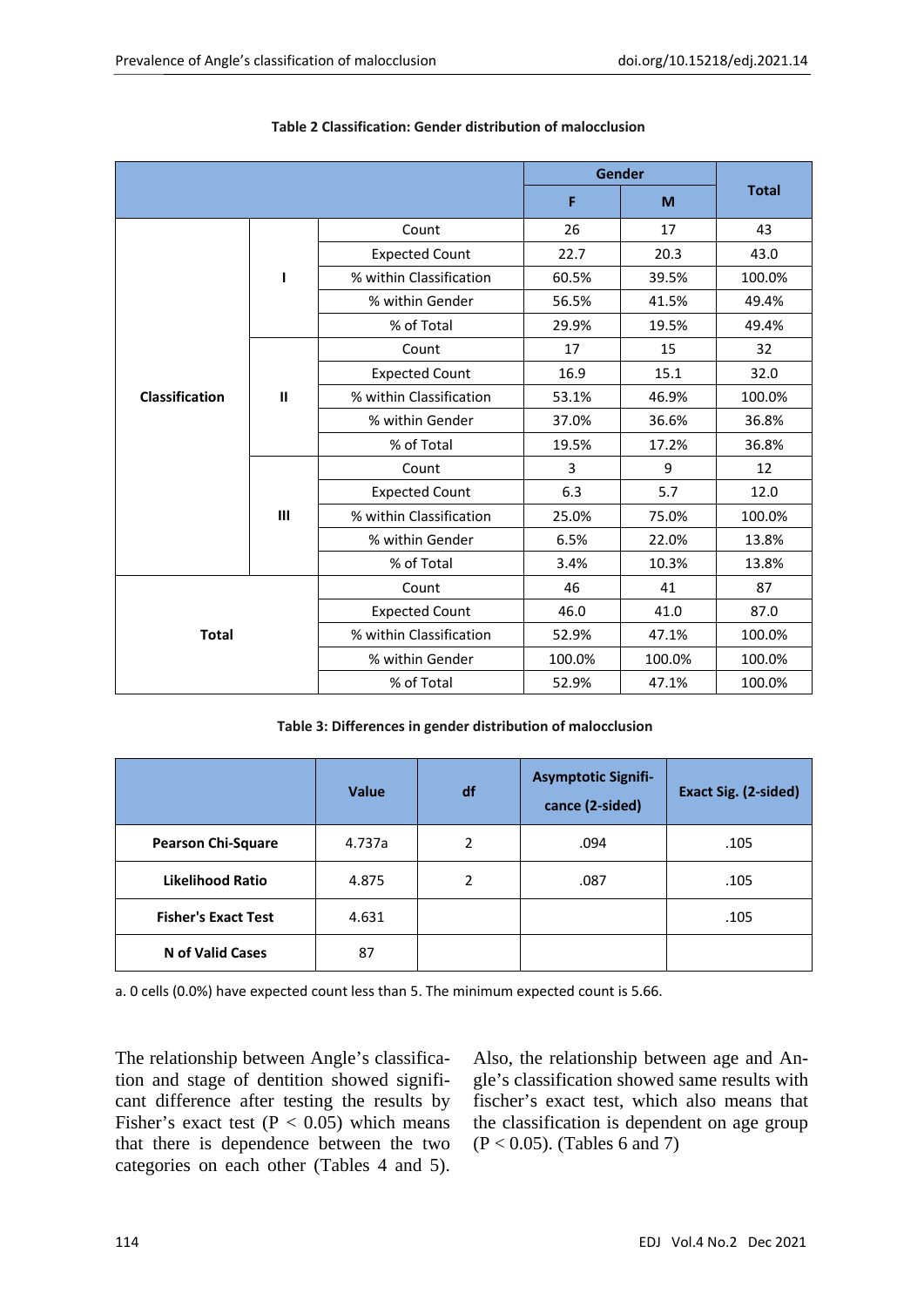|                |   | early mixed | late mixed | Permanent |    |
|----------------|---|-------------|------------|-----------|----|
|                |   | 11          | 13         | 19        | 43 |
| Classification | ш | 11          | 15         | b         | 32 |
|                | Ш |             |            |           |    |
| <b>Total</b>   |   | 29          | 33         | 25        | 87 |

#### **Table 4: Classification: Stages of mixed to permanent dentition**

#### **Table 5: The relationship between Angle's classification and stage of dentition**

|                            | <b>Value</b> | df | <b>Asymptotic Signifi-</b><br>cance (2-sided) | Exact Sig. (2-sided) |
|----------------------------|--------------|----|-----------------------------------------------|----------------------|
| <b>Pearson Chi-Square</b>  | 12.557a      | 4  | .014                                          | .012                 |
| <b>Likelihood Ratio</b>    | 15.308       | 4  | .004                                          | .006                 |
| <b>Fisher's Exact Test</b> | 12.749       |    |                                               | .010                 |
| <b>N</b> of Valid Cases    | 87           |    |                                               |                      |

a. 3 cells (33.3%) have expected count less than 5. The minimum expected count is 3.45.

#### **Table 6: Classification of relationship between age and Angle's classification**

|                |   | $13 - 17$ | 18-25 | $6 - 12$ | <b>Total</b> |  |
|----------------|---|-----------|-------|----------|--------------|--|
|                |   | 9         | 9     | 25       | 43           |  |
| Classification |   |           |       | 28       | 32           |  |
|                | Ш | U         |       | 12       | 12           |  |
| <b>Total</b>   |   | 12        | 10    | 65       | 87           |  |

#### **Table 7: differences in relationship between age and Angle's classification**

|                            | <b>Value</b> | df | <b>Asymptotic Signifi-</b><br>cance (2-sided) | Exact Sig. (2-sided) |
|----------------------------|--------------|----|-----------------------------------------------|----------------------|
| <b>Pearson Chi-Square</b>  | 13.665a      | 4  | .008                                          | .009                 |
| Likelihood Ratio           | 16.677       | 4  | .002                                          | .003                 |
| <b>Fisher's Exact Test</b> | 11.929       |    |                                               | .011                 |
| N of Valid Cases           | 87           |    |                                               |                      |

a. 5 cells (55.6%) have expected count less than 5. The minimum expected count is 1.38.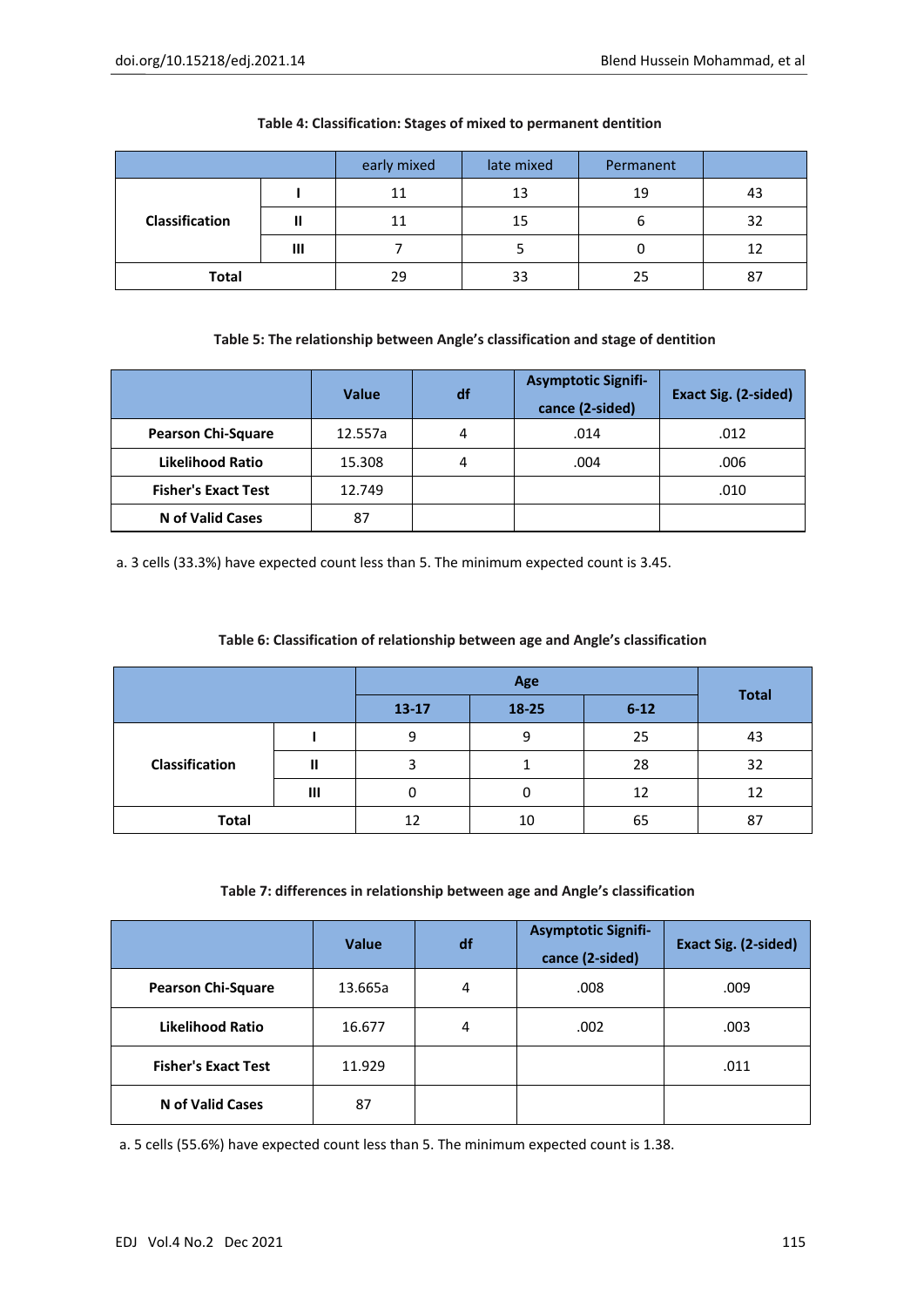## **Discussion:**

Although many studies have been published that describe the prevalence and types of malocclusion. It is difficult to compare these findings, in part, because of the varying methods and indices used to assess and record occlusal relationships, age differences of the study populations, examiner subjectivity, specific objectives, and differing sample sizes.<sup>6</sup>

The current study was conducted to determine the prevalence of angles classification of malocclusion in relation to different age groups and gender of patients seeking orthodontic treatment in college of dentistry. The subjects were classified into three categories of malocclusion and then the findings were compared with similar studies conducted in the past.

The high frequency of class I malocclusion could be due to the fact that only cases that need mild corrections are accepted in the orthodontic department in college of dentistry to be treated by the final year students. Since they use removable appliances to treat their patients and due to the limited time they have, they cannot accept complicated cases especially those that have moderate to severe skeletal problems. Most of the time, class I and class II are treated rather than class III, because the latter category most probably requires fixed appliances and/or surgical intervention. Comparing the findings of this research with other findings available from the literature, it is found that the findings of this research about different classes of malocclusion are in accordance to the findings of a research made by.<sup>10–15</sup> There are some other studies like the study of Ajayi E.O. showed that class II is the least common among classes of malocclusion.<sup>16</sup> This is because the prevalence of malocclusion varied for different ethnic groups, different age groups and different methods of registration.<sup>12</sup> In the same research of Aslam it appeared that results of gender are also in accordance with the current findings of this research.10 Other studies like the study of

Lagana, the study of Bugaighis, Brito, and Mahajan are in accordance to the results of this research on gender distribution.<sup>9,11,17,18</sup> According to gender differences in the presence of malocclusion, its more frequent in female than male, but this difference is not significant.<sup>18</sup> This difference highlights the difference between need and demand for orthodontic treatment.

Its common experience that girls seek treatment in a greater numbers than boys due to increased awareness of esthetic among female than male, as its mentioned in the study of Foster and Al-zubair.<sup>19,20</sup>

Results from this study also shows that malocclusion is more frequent in the mixed dentition than in permanent, and also many other studies like a study made by Thilanders and Brito are in accordance to it.<sup>3,18</sup>This result is due to some of the characteristics like anterior open-bite and increased overjet present in the mixed dentition can be self-correcting through elimination of permanent mouth breathing, habits and other environmental factors.<sup>15,21</sup> Or that may due to the impact of many oral habits on dentition, like nail biting, nonnutritive sucking habits, tongue thrusting, which is more obvious in the mixed dentition rather than in permanent. $^{22}$ 

The results show that the frequency of malocclusion decreases with increasing age, and other studies like the study made by Tak is in accordance to these findings. $13$ 

# **Conclusion**

Class I malocclusion was the most prevalent type of malocclusion among patients attending orthodontic clinic in college of dentistry, while class III was the least prevalent.

There were gender differences in the prevalence of malocclusion, which is more frequent among female than male, but this difference is not significant, and malocclusion were found to be more frequent in the mixed dentition rather than in the permanent dentition, and it appeared to be decrease with increasing age, therefore early attention to the development of